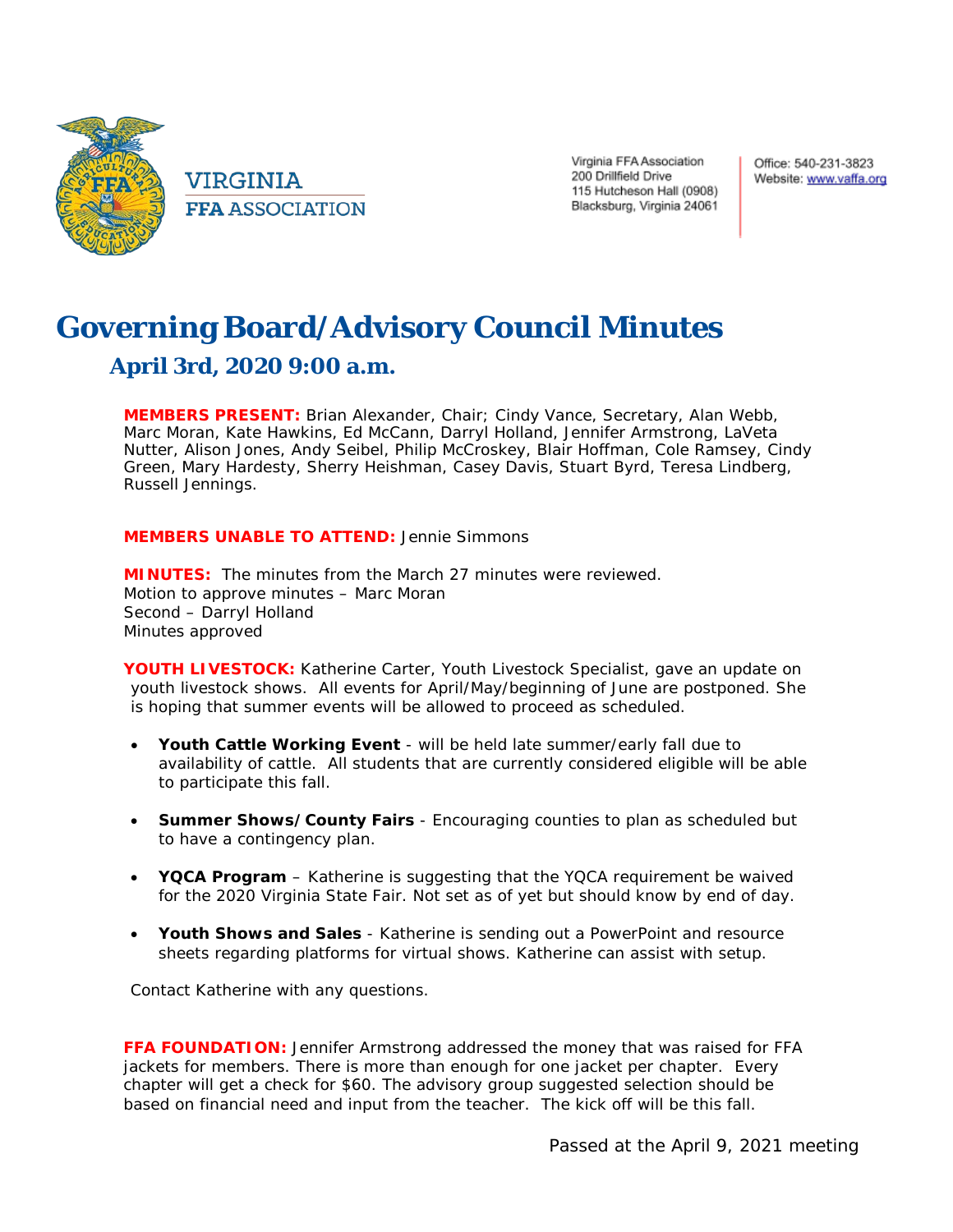**AG ED AND FFA:** Andy has asked the Virginia Secretary of Agriculture to work with us so that Agricultural Teachers are allowed to come to school and take care of plants and animals. The Secretary of Agriculture contacted the Secretary of Education who has asked the State Superintendent of Education to send out a memo to the local Superintendents.

Andy also express a concern that students may get asked to complete tasks that Federal Guidelines prohibit and suggest that teachers still need to serve in a supervisory role for the Work Based learning SAE activities. The visits can be done by phone, zoom or other means and to avoid personal visits during the pandemic.

**STATE AWARD APPLICATIONS** The 2020 State Officer application has been updated and posted online.

State Degrees - If a teacher emails the application to Andy, it is assumed that the student has at least a C average and that the signatures would be approved since the approval signatures are difficult to obtain. Discussion was held about the 5 activities above the chapter level and with school ending abruptly, some students were lacking. The group decided that the state office will review and evaluate the State Degree applications. Andy will work with teachers to find alternatives for students that have shortcomings above the chapter level.

Since Andy had to cancel reservations for this year with the 4-H Center, Andy will proceed with signing a contract for judging for next year.

Unanimously, the group agreed to proceed with scheduling 2021 State Judging for April 20-22.

**STATE RESOURCES:** Resources for teachers are located on the website and have been updated. If anyone has new resources, please inform the state office so they can be added to the VAAE/FFA site.

## **STATE FFA CONVENTION:**

Andy announced that the 2021 date would be June 21-24, 2021.

LaVeta said that VDOE has imposed a "no travel" mandate for employees until after June 30.

The earliest we could reschedule convention would be July; a Sept. date would be difficult due to Big E and state fair.

LaVeta suggested working towards a virtual convention and when or if restrictions are lifted we could still have an in-person event.

National FFA will accept virtual conventions/events. Andy is unable to film state officers due to the limit of 10. He and Alison will work on options. Other CTSOs have either canceled or are limiting their events.